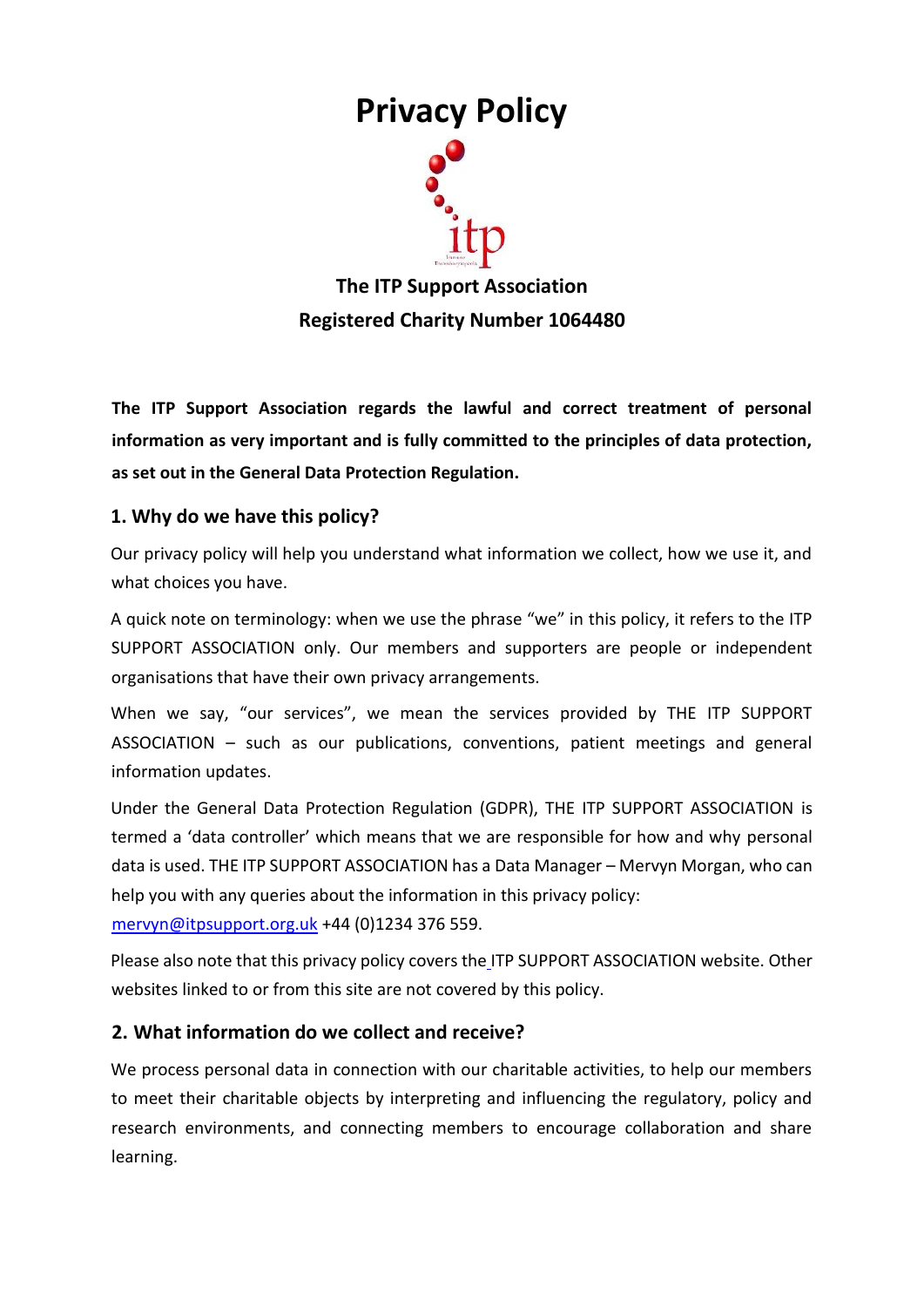Under GDPR, we use 'legitimate interests' to process your data. 'Legitimate interests' means the interests of our organisation in conducting and managing our activities to enable us to give you the best service. For instance, we have an interest in making sure you receive only the emails that matter to you, so we may process your information to send you only the information you are interested in. You can, of course, tell us if you wish to be contacted differently, or not contacted at all – see number 8 in this document for information on how you can do this.

We may also take photographs at any of our events for promotional purposes. These would be used on our website and any promotional material.

## **3. What personal data could we hold about you?**

You may be asked for personal data if you want to take advantage of specific services we offer, such as receiving member publications and website updates, joining email lists or taking part in conferences and seminars.

We will use the personal information you provide to administer our relationship with you and deliver the services you have told us you wish to use or to send you information that you have requested. We may also offer you the opportunity to receive additional information about our activities or those of our members, supporters, service providers and partners. You may opt out of this at any time by [contacting us.](https://www.itpsupport.org.uk/index.php/en/contact-us)

Information that you supply will be treated in confidence and in accordance with the principles of the GDPR.

The types of personal data we hold on you might include: •

Your full name and title

- Your address.
- Your email address (only if you have provided this)
- Your telephone number (only if you have provided this).

We store this information on a secure database. This information is kept as accurate as possible – all our staff take responsibility for keeping this database up to date and have been trained in data protection.

We store your personal data just for the intended purpose, and we take steps to collect only the minimum personal data necessary, that it's accurate, and kept for only as long as necessary, after which it is deleted from our database.

We will amend your record when you tell us that your details have changed (e.g. you change address, email or phone number).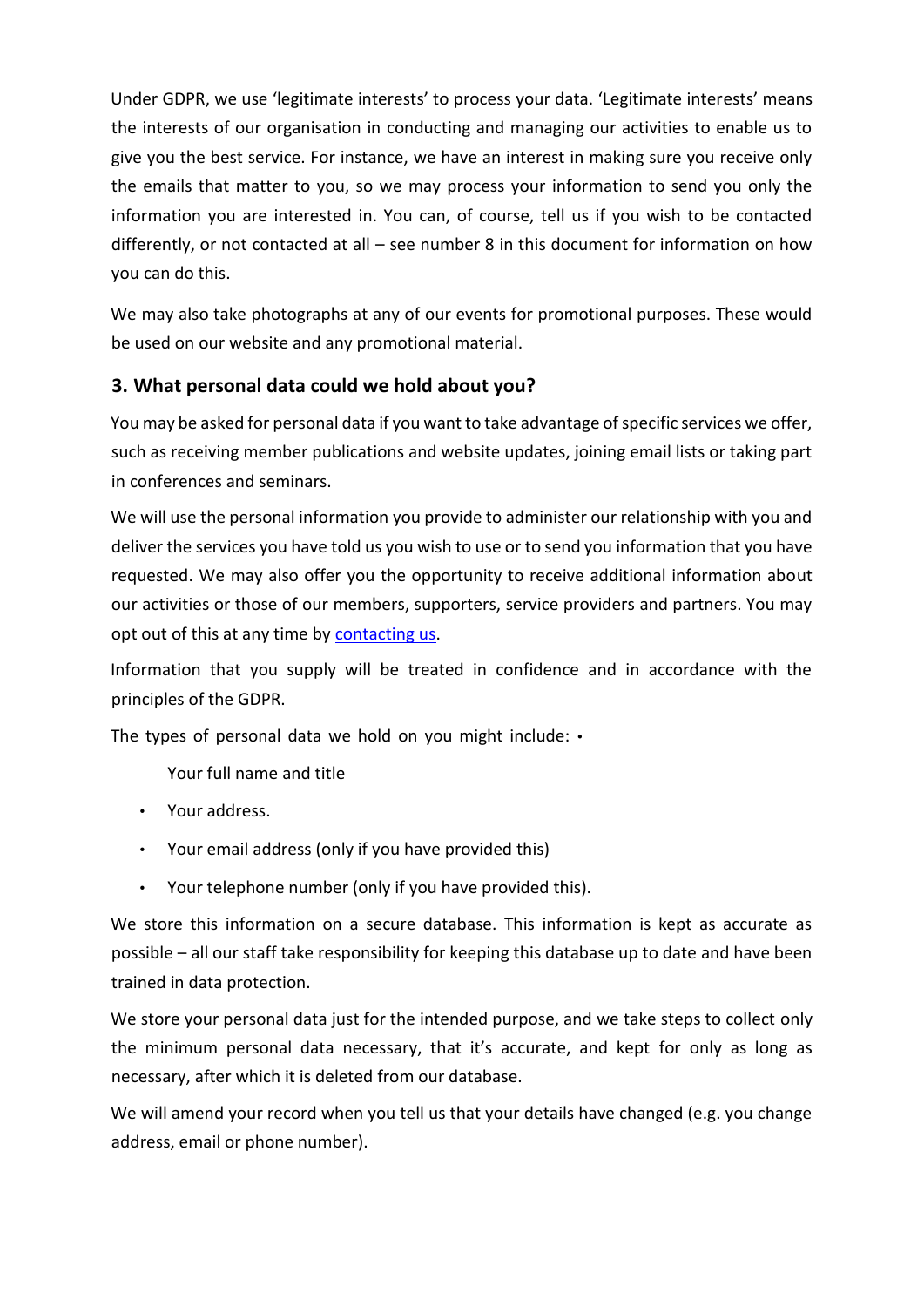### **4. How do we use your information?**

We use your information to provide and improve the services we operate  $-$  such as our member publications, our mailing lists and our events (Conventions and patient meetings). THE ITP SUPPORT ASSOCIATION accesses and uses this information as reasonably necessary and in accordance with your instructions:

- **To communicate with you:**
	- o **Through our publications, mailing groups, to invite you to events or patient meetings.** You can opt out of these at any time.
	- o **Responding to your requests.** If you contact us with a problem or question, we will use your information to respond.
	- o **To tell you about changes in how we operate or provide you with formal documentation as part of your membership**

### **5. What other information could we hold?**

THE ITP SUPPORT ASSOCIATION may also collect and receive:

- **Billing and other information**: members and supporters pay a subscription or make a donation to THE ITP SUPPORT ASSOCIATION. However, we do not store credit card information as we use third party providers to take payments and subscriptions, such as PayPal, GoCardless, BT MyDonate or Charity Choice (providers may change).
- **Service usage information**: from time to time, we conduct surveys and interviews with individuals. We will explain any specific privacy notices as part of the activity, should it differ from this privacy policy.
- **Website traffic and newsletter readings**: we also store some information to enable us to see how popular pages on our website are and news items in our newsletters. This typically involves assessing aggregate level information, such as IP addresses. Analysing this information allows us to tailor our services to meet your needs.

# **6. How do we protect the security of your information?**

THE ITP SUPPORT ASSOCIATION takes security seriously. We take various organisational and technical steps to protect information you provide to us from loss, misuse, and unauthorised access, alteration or disclosure. These steps take into account the sensitivity of the information we collect, process and store, and the current state of technology.

Occasionally, we introduce changes or improvements to our systems. Any test data that may have been used in this connection are managed in a secure and confidential manner.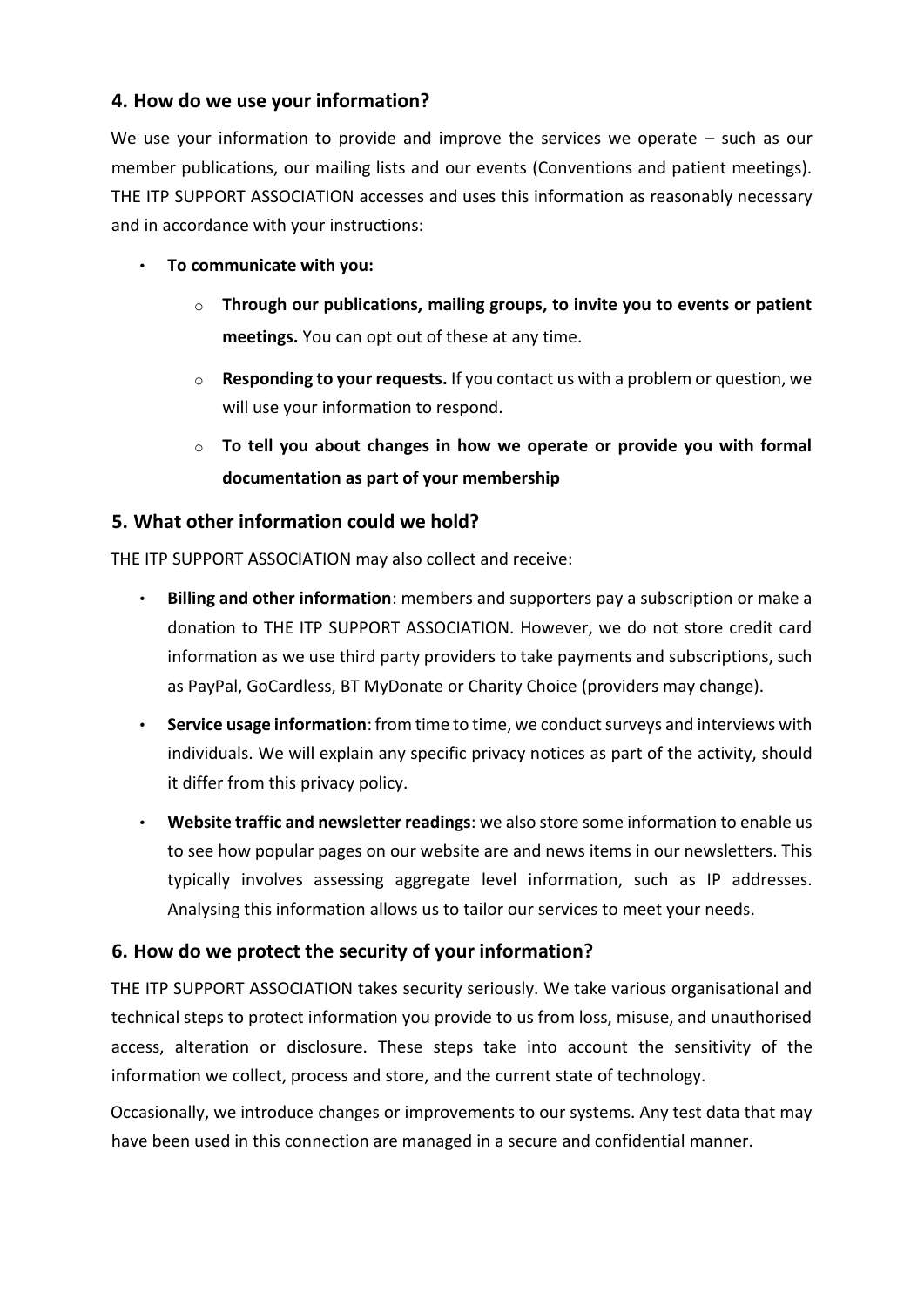To learn more about current practices and policies regarding security and confidentiality of Customer Data and other information, please contact our Data Manager.

# **7. What is our cookie policy?**

Like most other organisations, THE ITP SUPPORT ASSOCIATION uses cookies on its websites.

Cookies are small text files sent by us to your computer and from your computer or mobile device to us each time you visit our website. Cookies do not identify the individual user, just the computer used.

Cookies provide information to the website owner and some are essential to allow parts of the website to operate. Session-based cookies last only while your browser is open and are automatically deleted when you close your browser. Persistent cookies last until you or your browser delete them or until they expire.

THE ITP SUPPORT ASSOCIATION uses third parties like Google Analytics for website analytics. You may opt-out of third party cookies from Google Analytics on it[s website.](https://tools.google.com/dlpage/gaoptout)

#### **8. How do you contact us about the data we hold on you?**

If you would prefer us to:

- Stop contacting you
- Amend your information
- Delete your information
- Change your preferences (for instance if you would prefer us to only contact you about certain things or restrict what information we have about you)
- Any other change

Please tell us. You can do so by emailing anyone from THE ITP SUPPORT ASSOCIATION via [contact us.](https://www.itpsupport.org.uk/index.php/en/contact-us) We will make any changes requested within 1 month, or sooner.

You also have the right to ask us for a copy of the information we hold about you and to have any inaccuracies in your information corrected.

Please also feel free to contact us if you have any questions about THE ITP SUPPORT ASSOCIATION's Privacy Policy or practices [here,](https://www.itpsupport.org.uk/index.php/en/contact-us) directly to any member of the team, via the main office telephone number: +44 (0)1234 376 559 or at our mailing address below:

THE ITP SUPPORT ASSOCIATION,

The Platelet Mission